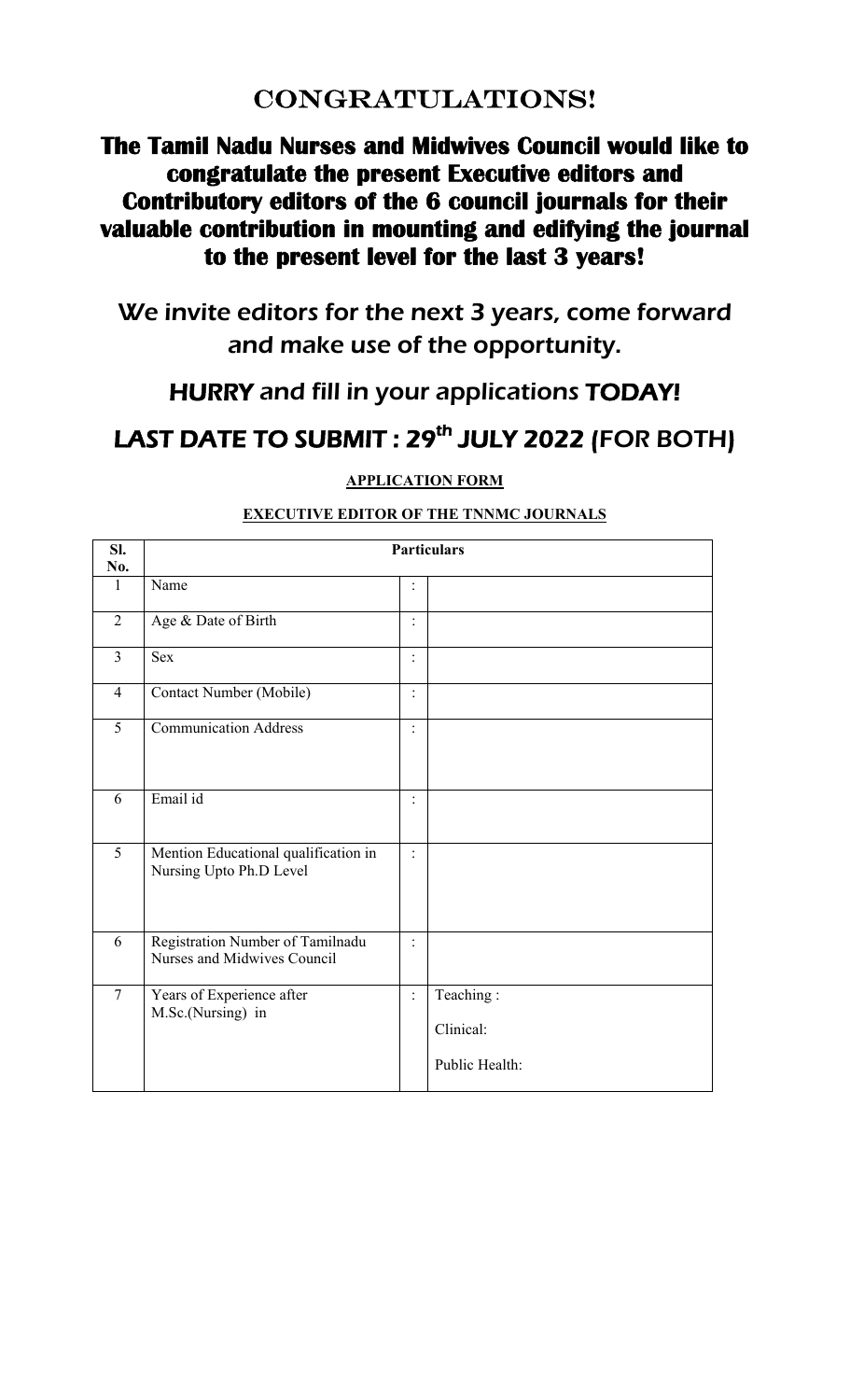| 8   | Whether worked in Tamilnadu for the<br>past 5 years and declares to continue to<br>work for another 3 years. (Attach your<br>declaration along with the application) |                      | Yes / No |
|-----|----------------------------------------------------------------------------------------------------------------------------------------------------------------------|----------------------|----------|
| 9   | Do you have skills in e-compilation /<br>e-editing in coreldraw software.                                                                                            |                      |          |
| 10  | List the articles published in National<br>level/International level. (min. 5)                                                                                       | $\ddot{\phantom{a}}$ |          |
| 11. | contributory<br>Have<br>been a<br>you<br>/executive editor? Specify details.                                                                                         |                      |          |
| 12. | Mention the speciality journal you<br>would like to apply for.                                                                                                       |                      |          |

Signature of the Applicant

#### **Please Note:**

**The decision of the council will be the final.** 

#### **CRITERIA TO BECOME EXECUTIVE EDITOR OF THE JOURNALS PUBLISHED BY TNNMC:-**

The candidate opting to become Executive Editor should have

- 1) Qualified with M.Sc. Nursing qualification and Ph.D in Nursing is desirable.
- 2) Ten years of Teaching / Clinical / Public Health experience after M.Sc. Nursing.
- 3) Worked in Tamilnadu for atleast past 5 years as continuous service and declares to continue to work for another 3 years.
- 4) Working knowledge to operate computers for the purpose of e-compilation and e-editing the articles, specifically in coreldraw software.
- 5) Published a minimum of 5 articles in any nationalized journals.
- 6) Contributory editorship to get preference.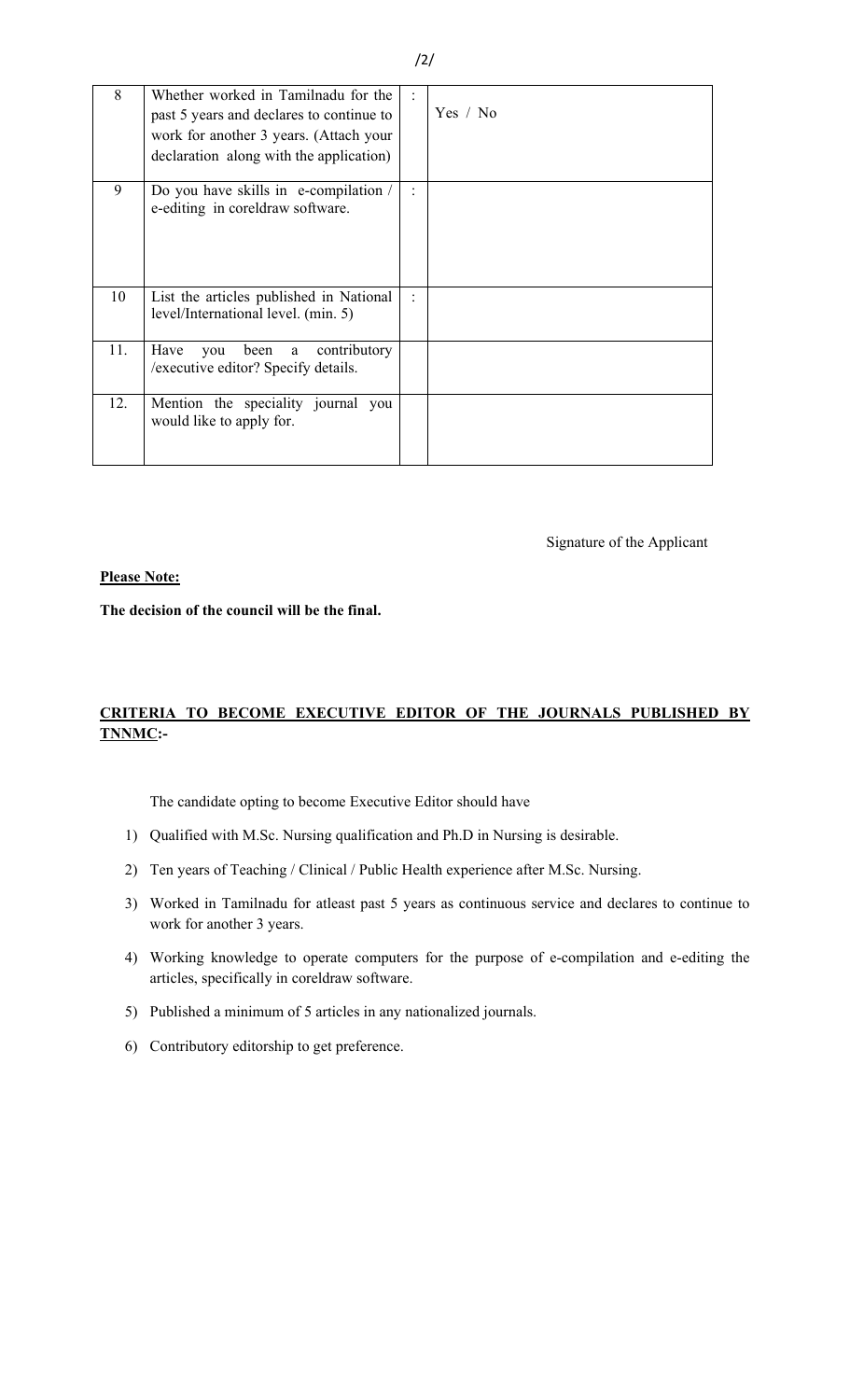## **APPLICATION FORM**

## **CONTRIBUTORY EDITOR OF THE TNNMC JOURNALS**

| SI.<br>No.     | <b>Particulars</b>                                                                                                                                                   |                |                                          |  |  |
|----------------|----------------------------------------------------------------------------------------------------------------------------------------------------------------------|----------------|------------------------------------------|--|--|
| $\mathbf{1}$   | Name                                                                                                                                                                 | $\ddot{\cdot}$ |                                          |  |  |
| $\overline{2}$ | Age & Date of Birth                                                                                                                                                  | $\vdots$       |                                          |  |  |
| $\overline{3}$ | <b>Sex</b>                                                                                                                                                           | $\ddot{\cdot}$ |                                          |  |  |
| $\overline{4}$ | Contact Number (Mobile)                                                                                                                                              | $\vdots$       |                                          |  |  |
| $\overline{5}$ | <b>Communication Address</b>                                                                                                                                         | $\vdots$       |                                          |  |  |
| 6              | Email id                                                                                                                                                             | $\ddot{\cdot}$ |                                          |  |  |
| 5              | Mention Educational qualification in<br>Nursing Upto Ph.D Level                                                                                                      | $\vdots$       |                                          |  |  |
| 6              | Registration Number of Tamilnadu<br>Nurses and Midwives Council                                                                                                      | $\ddot{\cdot}$ |                                          |  |  |
| $\tau$         | Years of Experience after<br>M.Sc.(Nursing) in                                                                                                                       | $\vdots$       | Teaching:<br>Clinical:<br>Public Health: |  |  |
| 8              | Whether worked in Tamilnadu for the<br>past 3 years and declares to continue to<br>work for another 3 years. (Attach your<br>declaration along with the application) |                | Yes / No                                 |  |  |
| 9              | Do you have skills in e-compilation /<br>e-editing in coreldraw software.                                                                                            | $\ddot{\cdot}$ |                                          |  |  |
| 10             | List the articles published in National<br>level/International level. (min. 5)                                                                                       | $\ddot{\cdot}$ |                                          |  |  |